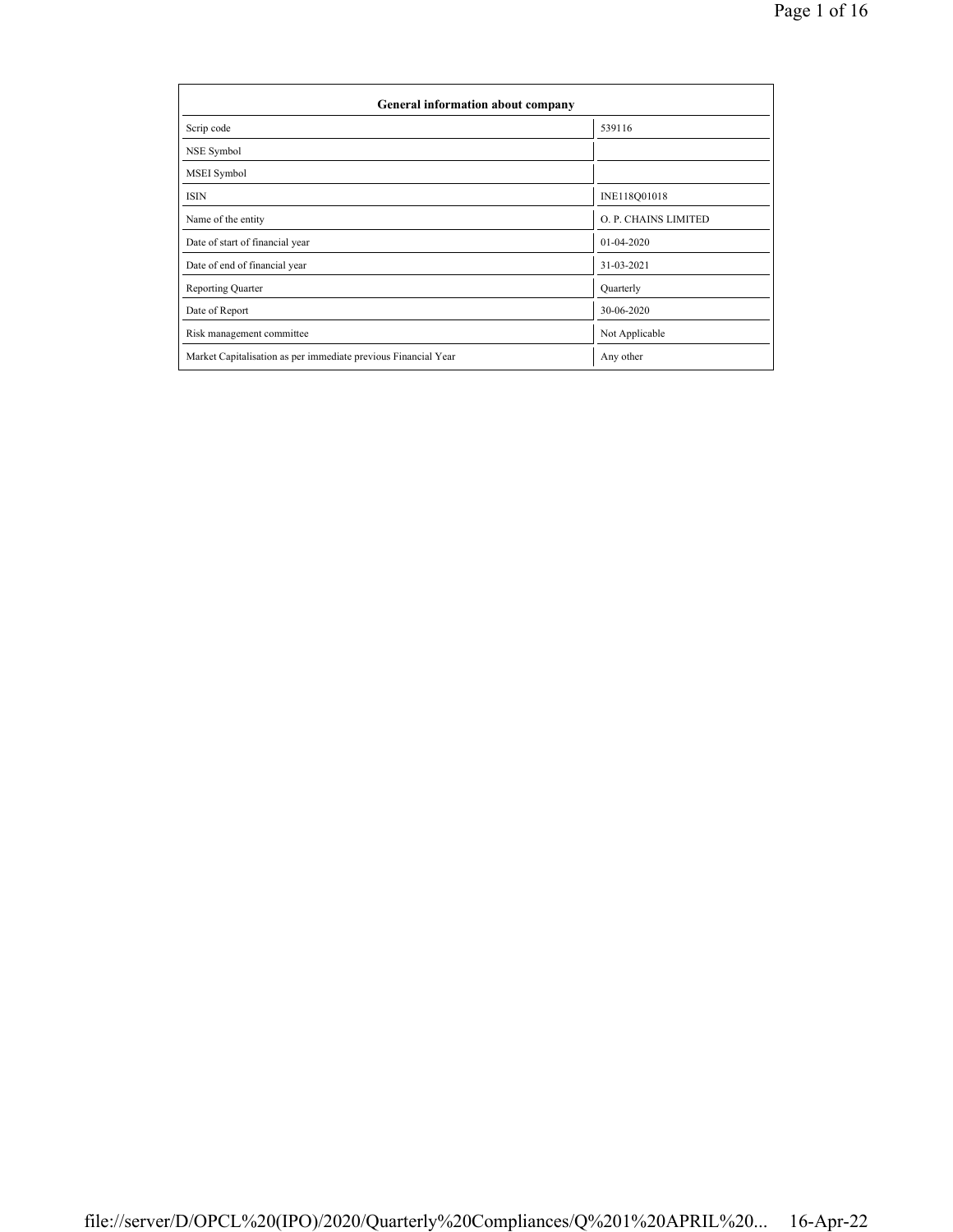|                                                                                                                                                                                                                                                                                                                                                                                                | <b>Annexure I</b>                                                    |                                                |                                       |                      |                                            |                                                                                                                                                  |                                                                                                                                                                      |                                                                                                                                                                           |                                                                                                                                                                                                               |  |     |  |              |                |                  |
|------------------------------------------------------------------------------------------------------------------------------------------------------------------------------------------------------------------------------------------------------------------------------------------------------------------------------------------------------------------------------------------------|----------------------------------------------------------------------|------------------------------------------------|---------------------------------------|----------------------|--------------------------------------------|--------------------------------------------------------------------------------------------------------------------------------------------------|----------------------------------------------------------------------------------------------------------------------------------------------------------------------|---------------------------------------------------------------------------------------------------------------------------------------------------------------------------|---------------------------------------------------------------------------------------------------------------------------------------------------------------------------------------------------------------|--|-----|--|--------------|----------------|------------------|
|                                                                                                                                                                                                                                                                                                                                                                                                |                                                                      |                                                |                                       |                      |                                            | Annexure I to be submitted by listed entity on quarterly basis                                                                                   |                                                                                                                                                                      |                                                                                                                                                                           |                                                                                                                                                                                                               |  |     |  |              |                |                  |
| <b>I. Composition of Board of Directors</b>                                                                                                                                                                                                                                                                                                                                                    |                                                                      |                                                |                                       |                      |                                            |                                                                                                                                                  |                                                                                                                                                                      |                                                                                                                                                                           |                                                                                                                                                                                                               |  |     |  |              |                |                  |
|                                                                                                                                                                                                                                                                                                                                                                                                | Disclosure of notes on composition of board of directors explanatory |                                                |                                       |                      |                                            |                                                                                                                                                  |                                                                                                                                                                      |                                                                                                                                                                           |                                                                                                                                                                                                               |  |     |  |              |                |                  |
|                                                                                                                                                                                                                                                                                                                                                                                                |                                                                      |                                                |                                       |                      |                                            |                                                                                                                                                  |                                                                                                                                                                      | Wether the listed entity has a Regular Chairperson                                                                                                                        |                                                                                                                                                                                                               |  | Yes |  |              |                |                  |
|                                                                                                                                                                                                                                                                                                                                                                                                |                                                                      |                                                |                                       |                      |                                            |                                                                                                                                                  |                                                                                                                                                                      | Whether Chairperson is related to MD or CEO                                                                                                                               |                                                                                                                                                                                                               |  | Yes |  |              |                |                  |
| Whether<br>special<br>resolution<br>Date of<br>Date<br><b>Initial Date</b><br>Category<br>Category 2<br>passed?<br>passing<br>Date of Re-<br>Category 1<br>Date of<br><b>DIN</b><br>PAN<br>3 of<br>of<br>of<br>of directors<br>of directors<br>[Refer Reg.<br>special<br>appointment<br>cessation<br>Birth<br>directors<br>appointment<br>$17(1A)$ of<br>resolution<br>Listing<br>Regulations] |                                                                      |                                                |                                       |                      | Tenure<br>of<br>director<br>(in<br>months) | No of<br>Directorship<br>in listed<br>entities<br>including<br>this listed<br>entity (Refer<br>Regulation<br>$17A$ of<br>Listing<br>Regulations) | No of<br>Independent<br>Directorship<br>in listed<br>entities<br>including<br>this listed<br>entity<br>(Refer<br>Regulation<br>$17A(1)$ of<br>Listing<br>Regulations | Number of<br>memberships<br>in Audit/<br>Stakeholder<br>Committee<br>(s) including<br>this listed<br>entity (Refer<br>Regulation<br>$26(1)$ of<br>Listing<br>Regulations) | No of post<br>of<br>Chairperson<br>in Audit/<br>Stakeholder<br>Committee<br>held in<br>listed<br>entities<br>including<br>this listed<br>entity (Refer<br>Regulation<br>$26(1)$ of<br>Listing<br>Regulations) |  |     |  |              |                |                  |
| AARPG3149D                                                                                                                                                                                                                                                                                                                                                                                     | 00095313                                                             | Executive<br>Director                          | Chairperson<br>related to<br>Promoter |                      | $03 -$<br>$04-$<br>1963                    | NA                                                                                                                                               |                                                                                                                                                                      | 04-12-2001                                                                                                                                                                | 01-09-2019                                                                                                                                                                                                    |  |     |  | $\bf{0}$     | $\sqrt{2}$     | $\boldsymbol{0}$ |
| AAPPG6375H                                                                                                                                                                                                                                                                                                                                                                                     | 00095295                                                             | Executive<br>Director                          | Not<br>Applicable                     |                      | $07 -$<br>$05 -$<br>1966                   | <b>NA</b>                                                                                                                                        |                                                                                                                                                                      | 04-12-2001                                                                                                                                                                | 01-09-2019                                                                                                                                                                                                    |  |     |  | $\mathbf{0}$ | $\mathbf{0}$   | $\mathbf{0}$     |
| AAKPA8385Q                                                                                                                                                                                                                                                                                                                                                                                     | 00095300                                                             | Executive<br>Director                          | Not<br>Applicable                     | CEO-MD               | $03 -$<br>$07 -$<br>1942                   | <b>NA</b>                                                                                                                                        |                                                                                                                                                                      | 04-12-2001                                                                                                                                                                | 01-08-2017                                                                                                                                                                                                    |  |     |  | $\bf{0}$     | $\mathbf{0}$   | $\mathbf{0}$     |
| AEMPD5500N                                                                                                                                                                                                                                                                                                                                                                                     | 06897314                                                             | Non-<br>Executive -<br>Independent<br>Director | Not<br>Applicable                     | Employee<br>Director | $26 -$<br>$08 -$<br>1977                   | <b>NA</b>                                                                                                                                        |                                                                                                                                                                      | 01-07-2014                                                                                                                                                                | 23-09-2019                                                                                                                                                                                                    |  | 60  |  | -1           | $\overline{c}$ | $\overline{2}$   |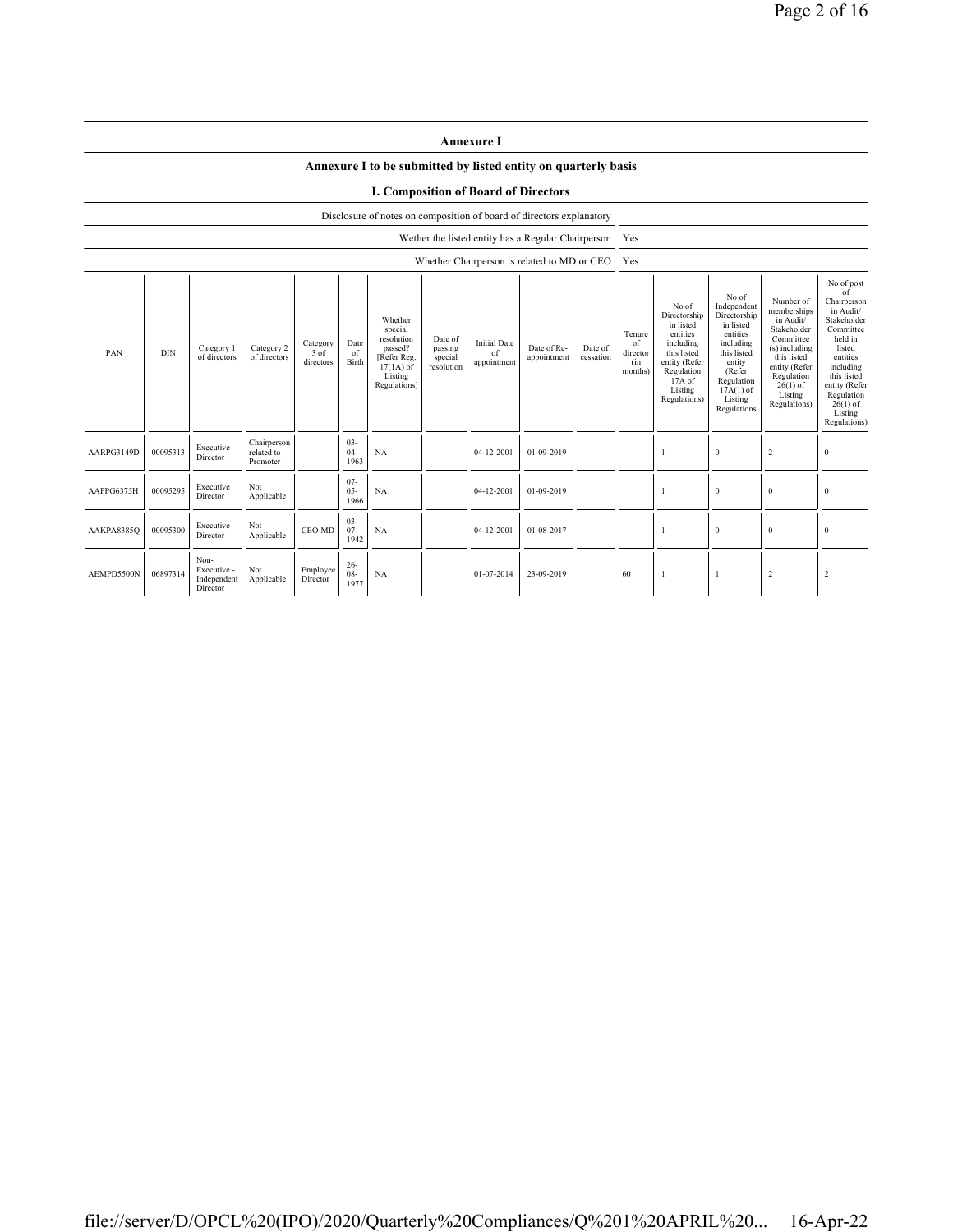|    |                                                    |                                               |            |            |                                                |                                 |                               |                          |                                                                                                      |                                             |                                          | <b>I. Composition of Board of Directors</b> |                      |                                            |                                                                                                                                                |                                                                                                                                                                      |                                      |
|----|----------------------------------------------------|-----------------------------------------------|------------|------------|------------------------------------------------|---------------------------------|-------------------------------|--------------------------|------------------------------------------------------------------------------------------------------|---------------------------------------------|------------------------------------------|---------------------------------------------|----------------------|--------------------------------------------|------------------------------------------------------------------------------------------------------------------------------------------------|----------------------------------------------------------------------------------------------------------------------------------------------------------------------|--------------------------------------|
|    |                                                    |                                               |            |            |                                                |                                 |                               |                          | Disclosure of notes on composition of board of directors explanatory                                 |                                             |                                          |                                             |                      |                                            |                                                                                                                                                |                                                                                                                                                                      |                                      |
|    | Wether the listed entity has a Regular Chairperson |                                               |            |            |                                                |                                 |                               |                          |                                                                                                      |                                             |                                          |                                             |                      |                                            |                                                                                                                                                |                                                                                                                                                                      |                                      |
| Sr | Title<br>(Mr)<br>Ms)                               | Name of<br>the<br>Director                    | PAN        | <b>DIN</b> | Category 1<br>of directors                     | Category<br>$2$ of<br>directors | Category<br>3 of<br>directors | Date<br>of<br>Birth      | Whether<br>special<br>resolution<br>passed?<br>[Refer Reg.<br>$17(1A)$ of<br>Listing<br>Regulations] | Date of<br>passing<br>special<br>resolution | <b>Initial Date</b><br>of<br>appointment | Date of Re-<br>appointment                  | Date of<br>cessation | Tenure<br>of<br>director<br>(in<br>months) | No of<br>Directorship<br>in listed<br>entities<br>including<br>this listed<br>entity (Refer<br>Regulation<br>17A of<br>Listing<br>Regulations) | No of<br>Independent<br>Directorship<br>in listed<br>entities<br>including<br>this listed<br>entity<br>(Refer<br>Regulation<br>$17A(1)$ of<br>Listing<br>Regulations | m <sub>1</sub><br>S<br>er<br>$R_{0}$ |
| 5  | Mr                                                 | <b>RAJESH</b><br><b>KUMAR</b><br><b>GUPTA</b> | ACNPG4255C | 01048355   | Non-<br>Executive -<br>Independent<br>Director | Not<br>Applicable               | Employee<br>Director          | $22 -$<br>$05 -$<br>1964 | NA                                                                                                   |                                             | 01-07-2014                               | 23-09-2019                                  |                      | 60                                         |                                                                                                                                                |                                                                                                                                                                      | $\overline{2}$                       |
| 6  | Mrs                                                | <b>ASTHA</b><br><b>SHARMA</b>                 | BGPPS3272N | 01888937   | Non-<br>Executive -<br>Independent<br>Director | Not<br>Applicable               | Employee<br>Director          | $^{22}_{05}$<br>1980     | NA                                                                                                   |                                             | 01-07-2014                               | 23-09-2019                                  |                      | 60                                         |                                                                                                                                                |                                                                                                                                                                      | $\overline{2}$                       |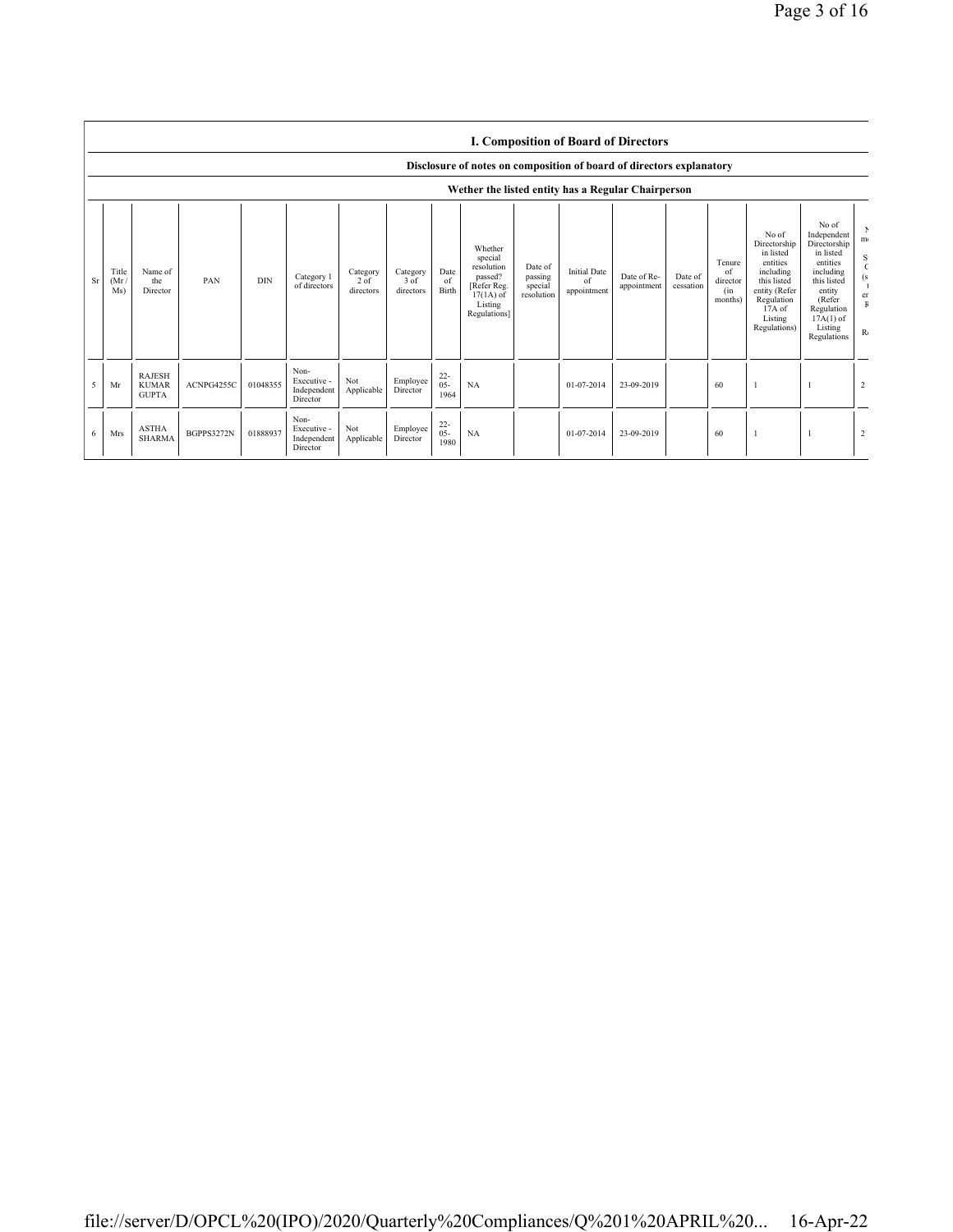|                | <b>Audit Committee Details</b> |                                     |                                                       |                            |                        |                      |         |  |  |
|----------------|--------------------------------|-------------------------------------|-------------------------------------------------------|----------------------------|------------------------|----------------------|---------|--|--|
|                |                                |                                     | Whether the Audit Committee has a Regular Chairperson |                            | Yes                    |                      |         |  |  |
| <b>Sr</b>      | <b>DIN</b><br>Number           | Name of Committee<br>members        | Category 1 of directors                               | Category 2 of<br>directors | Date of<br>Appointment | Date of<br>Cessation | Remarks |  |  |
|                | 06897314                       | <b>AMOL DONERIA</b>                 | Non-Executive -<br><b>Independent Director</b>        | Chairperson                | 23-09-2019             |                      |         |  |  |
| $\overline{2}$ | 01048355                       | <b>RAJESH KUMAR</b><br><b>GUPTA</b> | Non-Executive -<br><b>Independent Director</b>        | Member                     | 23-09-2019             |                      |         |  |  |
| 3              | 00095313                       | <b>ASHOK KUMAR</b><br>GOYAL         | <b>Executive Director</b>                             | Member                     | $01 - 09 - 2019$       |                      |         |  |  |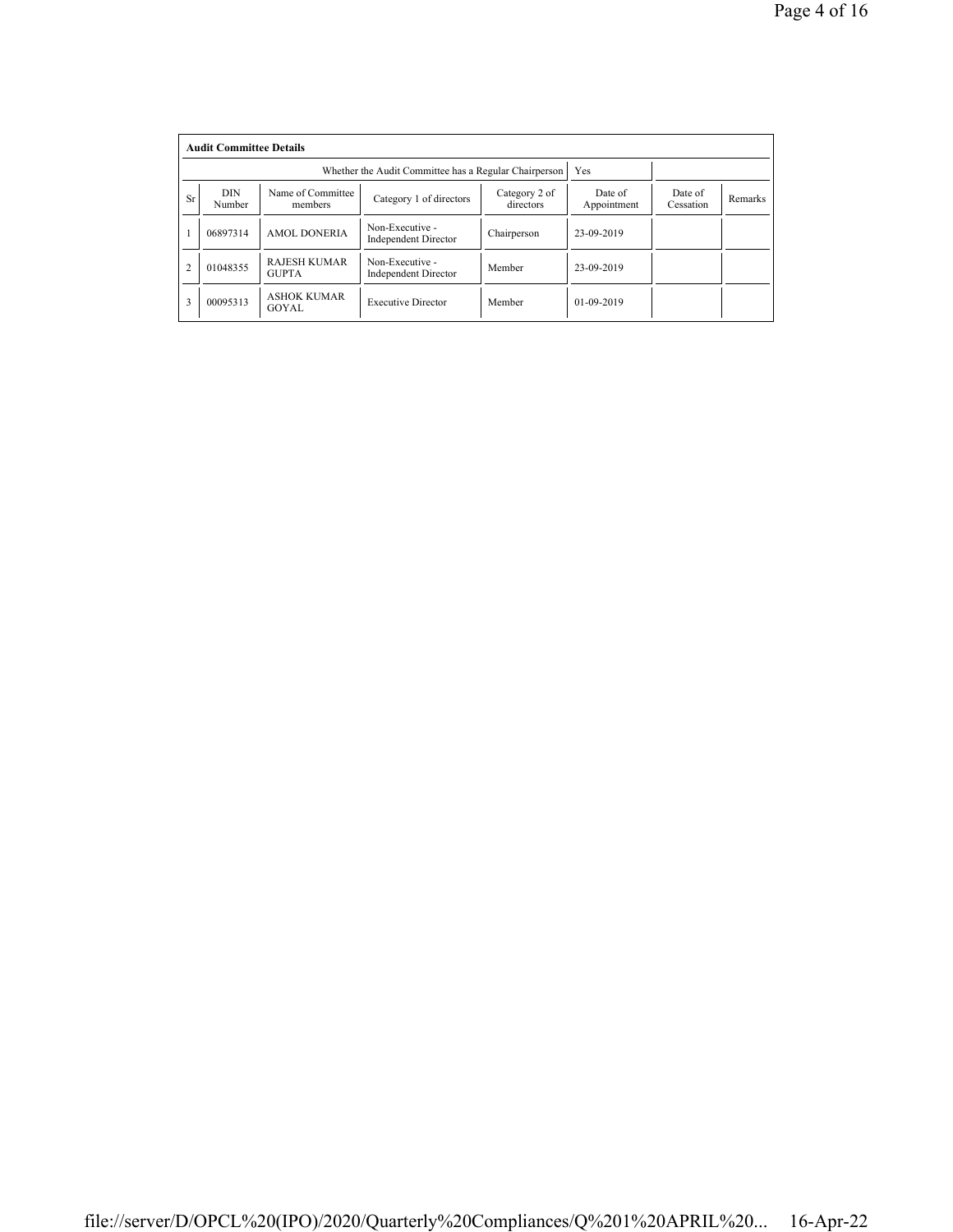|           | Nomination and remuneration committee |                                                                             |                                                |                            |                        |                      |         |  |  |
|-----------|---------------------------------------|-----------------------------------------------------------------------------|------------------------------------------------|----------------------------|------------------------|----------------------|---------|--|--|
|           |                                       | Whether the Nomination and remuneration committee has a Regular Chairperson |                                                | Yes                        |                        |                      |         |  |  |
| <b>Sr</b> | <b>DIN</b><br>Number                  | Name of Committee<br>members                                                | Category 1 of directors                        | Category 2 of<br>directors | Date of<br>Appointment | Date of<br>Cessation | Remarks |  |  |
|           | 01048355                              | <b>RAJESH KUMAR</b><br><b>GUPTA</b>                                         | Non-Executive -<br><b>Independent Director</b> | Chairperson                | 23-09-2019             |                      |         |  |  |
|           | 06897314                              | <b>AMOL DONERIA</b>                                                         | Non-Executive -<br><b>Independent Director</b> | Member                     | 23-09-2019             |                      |         |  |  |
| 3         | 01888937                              | <b>ASTHA SHARMA</b>                                                         | Non-Executive -<br><b>Independent Director</b> | Member                     | 23-09-2019             |                      |         |  |  |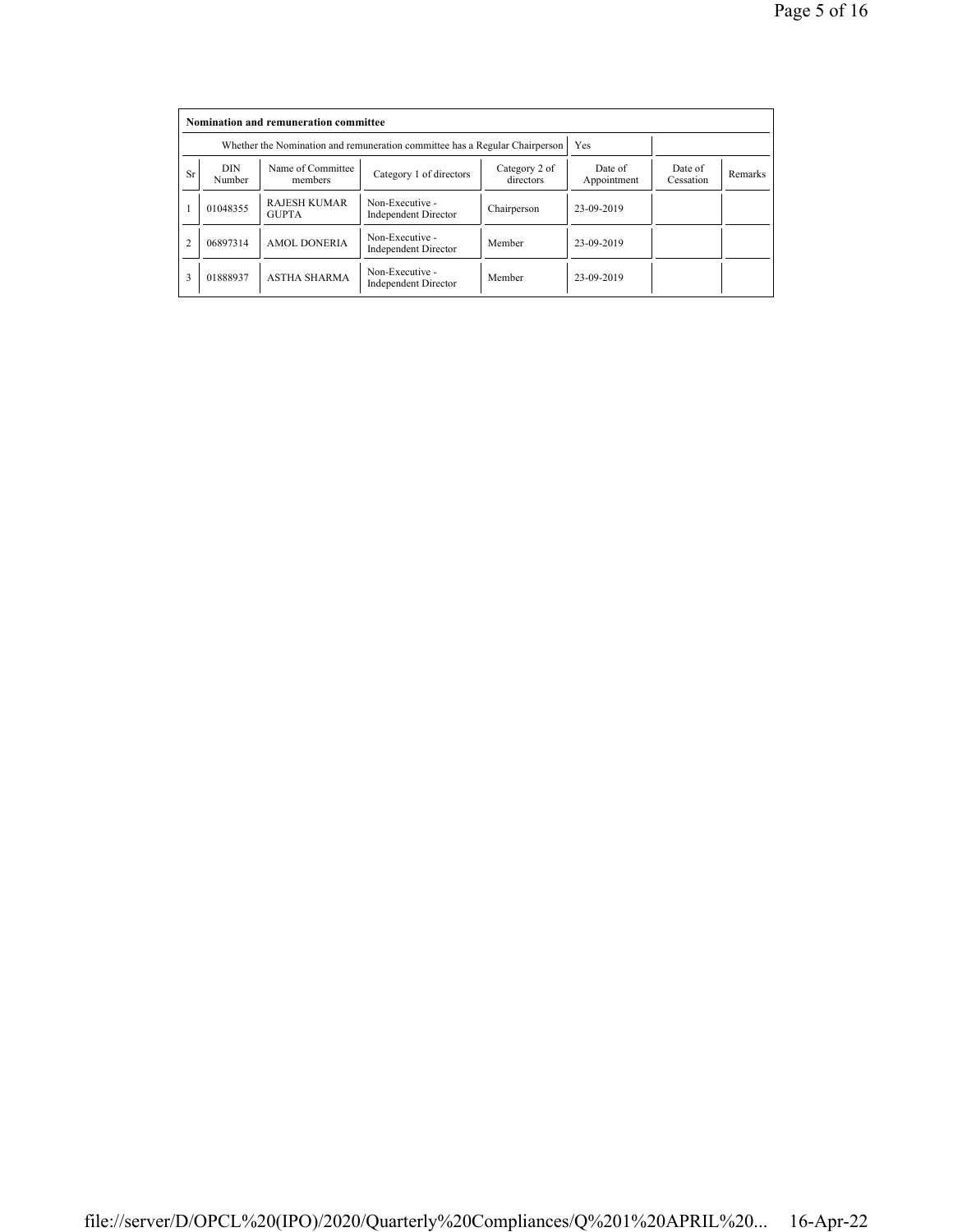|                | <b>Stakeholders Relationship Committee</b> |                                                                           |                                                |                            |                        |                      |         |  |  |
|----------------|--------------------------------------------|---------------------------------------------------------------------------|------------------------------------------------|----------------------------|------------------------|----------------------|---------|--|--|
|                |                                            | Whether the Stakeholders Relationship Committee has a Regular Chairperson |                                                | Yes                        |                        |                      |         |  |  |
| <b>Sr</b>      | <b>DIN</b><br>Number                       | Name of Committee<br>members                                              | Category 1 of directors                        | Category 2 of<br>directors | Date of<br>Appointment | Date of<br>Cessation | Remarks |  |  |
|                | 06897314                                   | <b>AMOL DONERIA</b>                                                       | Non-Executive -<br><b>Independent Director</b> | Chairperson                | 23-09-2019             |                      |         |  |  |
| $\overline{2}$ | 01048355                                   | <b>RAJESH KUMAR</b><br><b>GUPTA</b>                                       | Non-Executive -<br><b>Independent Director</b> | Member                     | 23-09-2019             |                      |         |  |  |
| 3              | 00095313                                   | <b>ASHOK KUMAR</b><br>GOYAL                                               | <b>Executive Director</b>                      | Member                     | $01-09-2019$           |                      |         |  |  |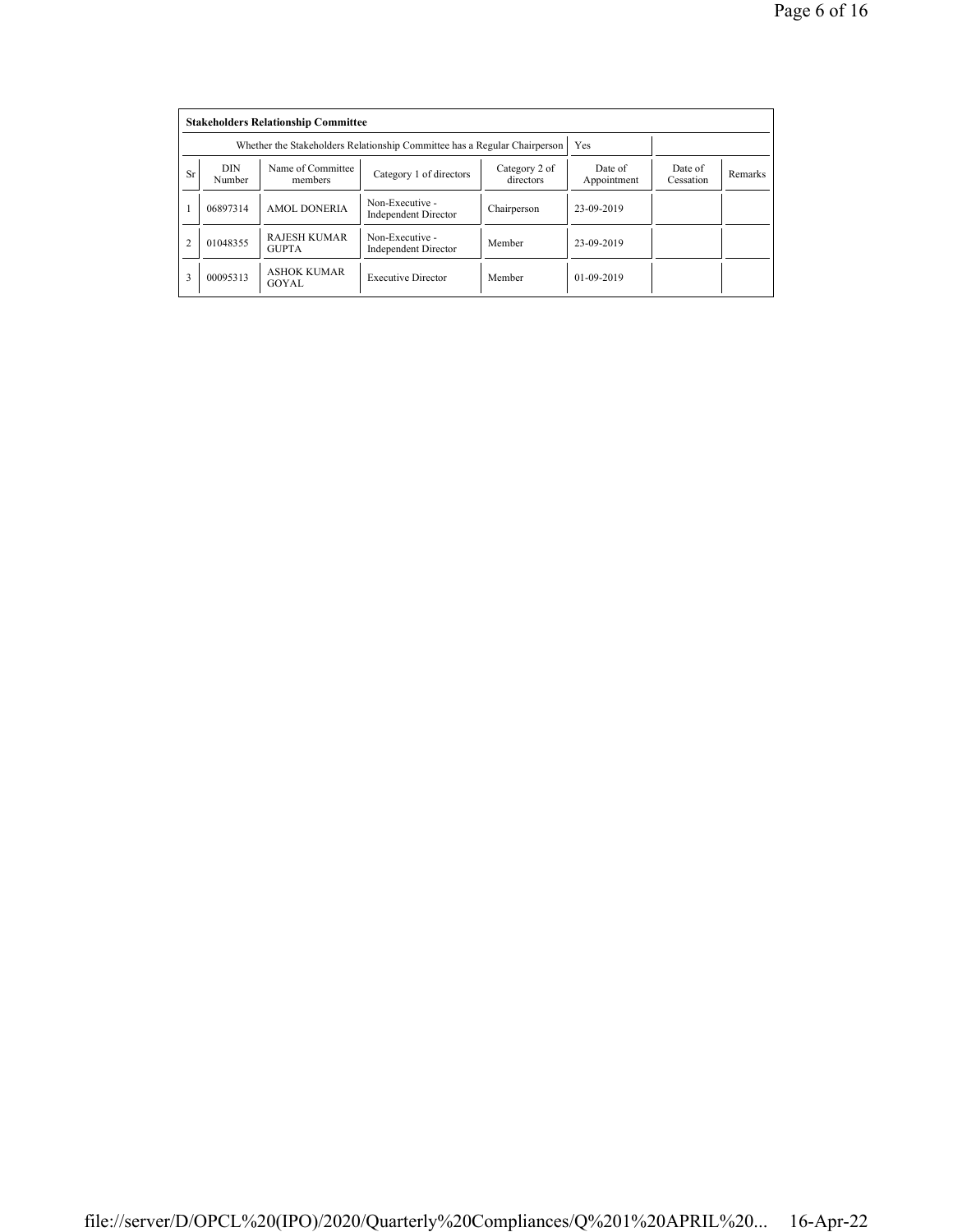|    | <b>Risk Management Committee</b> |                                                                 |                            |                            |                        |                      |         |  |  |
|----|----------------------------------|-----------------------------------------------------------------|----------------------------|----------------------------|------------------------|----------------------|---------|--|--|
|    |                                  | Whether the Risk Management Committee has a Regular Chairperson |                            |                            |                        |                      |         |  |  |
| Sr | DIN<br>Number                    | Name of Committee<br>members                                    | Category 1 of<br>directors | Category 2 of<br>directors | Date of<br>Appointment | Date of<br>Cessation | Remarks |  |  |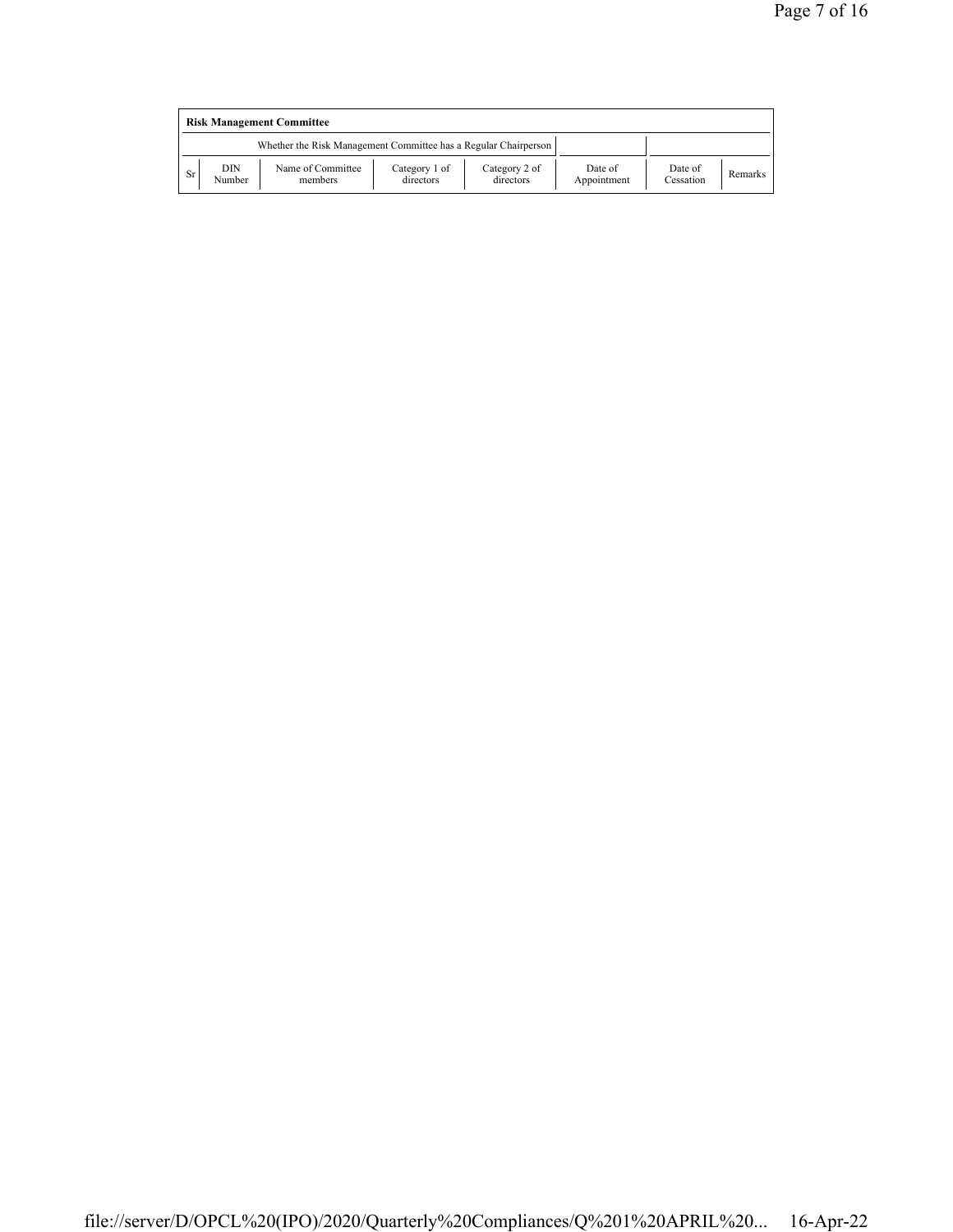|    | <b>Corporate Social Responsibility Committee</b> |                                                                                      |                            |                            |                        |                      |         |  |  |
|----|--------------------------------------------------|--------------------------------------------------------------------------------------|----------------------------|----------------------------|------------------------|----------------------|---------|--|--|
|    |                                                  | Whether the Corporate Social Responsibility Committee has a Regular Chairperson   No |                            |                            |                        |                      |         |  |  |
| Sr | DIN<br>Number                                    | Name of Committee<br>members                                                         | Category 1 of<br>directors | Category 2 of<br>directors | Date of<br>Appointment | Date of<br>Cessation | Remarks |  |  |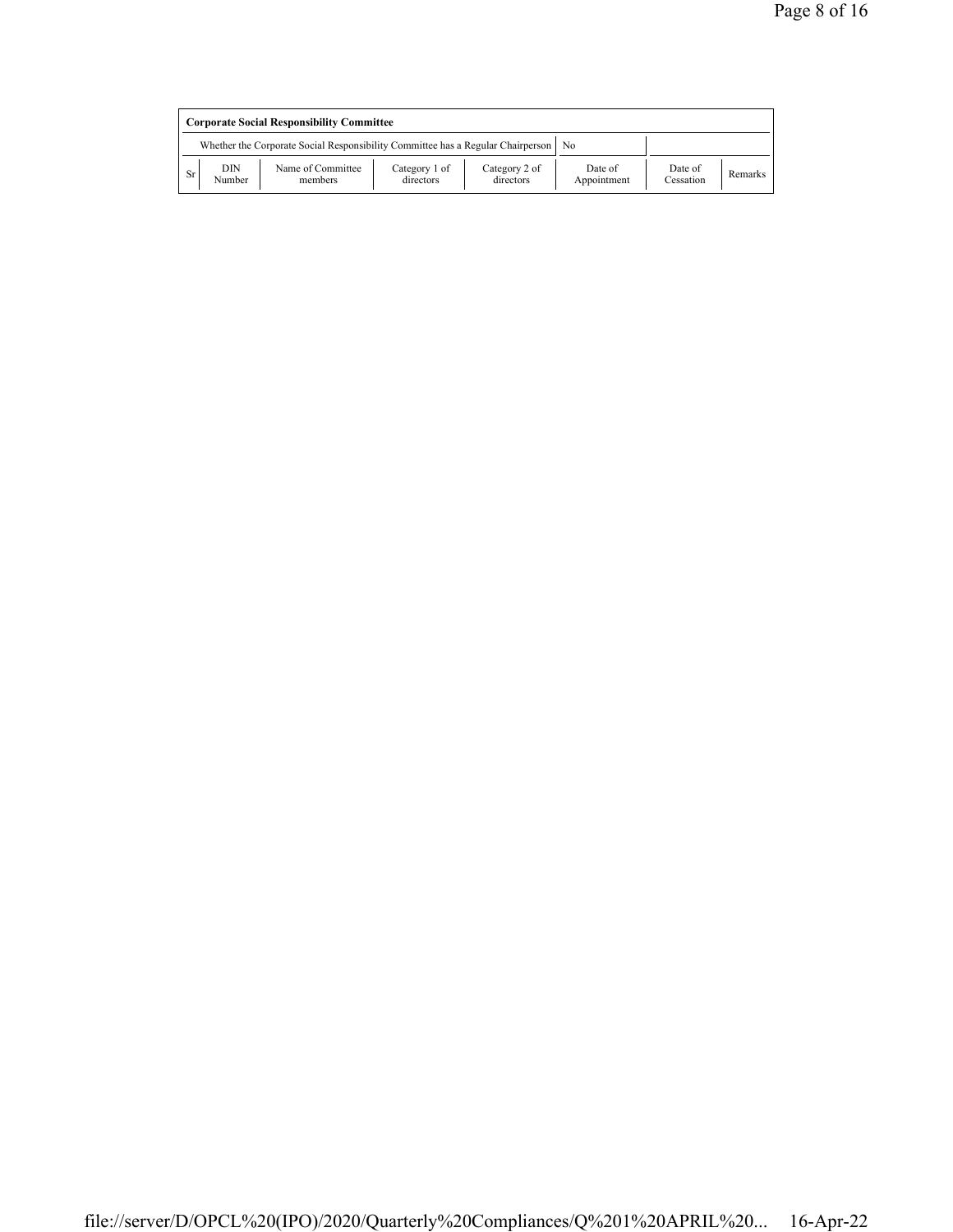|    | <b>Other Committee</b> |                              |                            |                            |                            |         |
|----|------------------------|------------------------------|----------------------------|----------------------------|----------------------------|---------|
| Sr | DIN<br>Number          | Name of Committee<br>members | Name of other<br>committee | Category 1 of<br>directors | Category 2 of<br>directors | Remarks |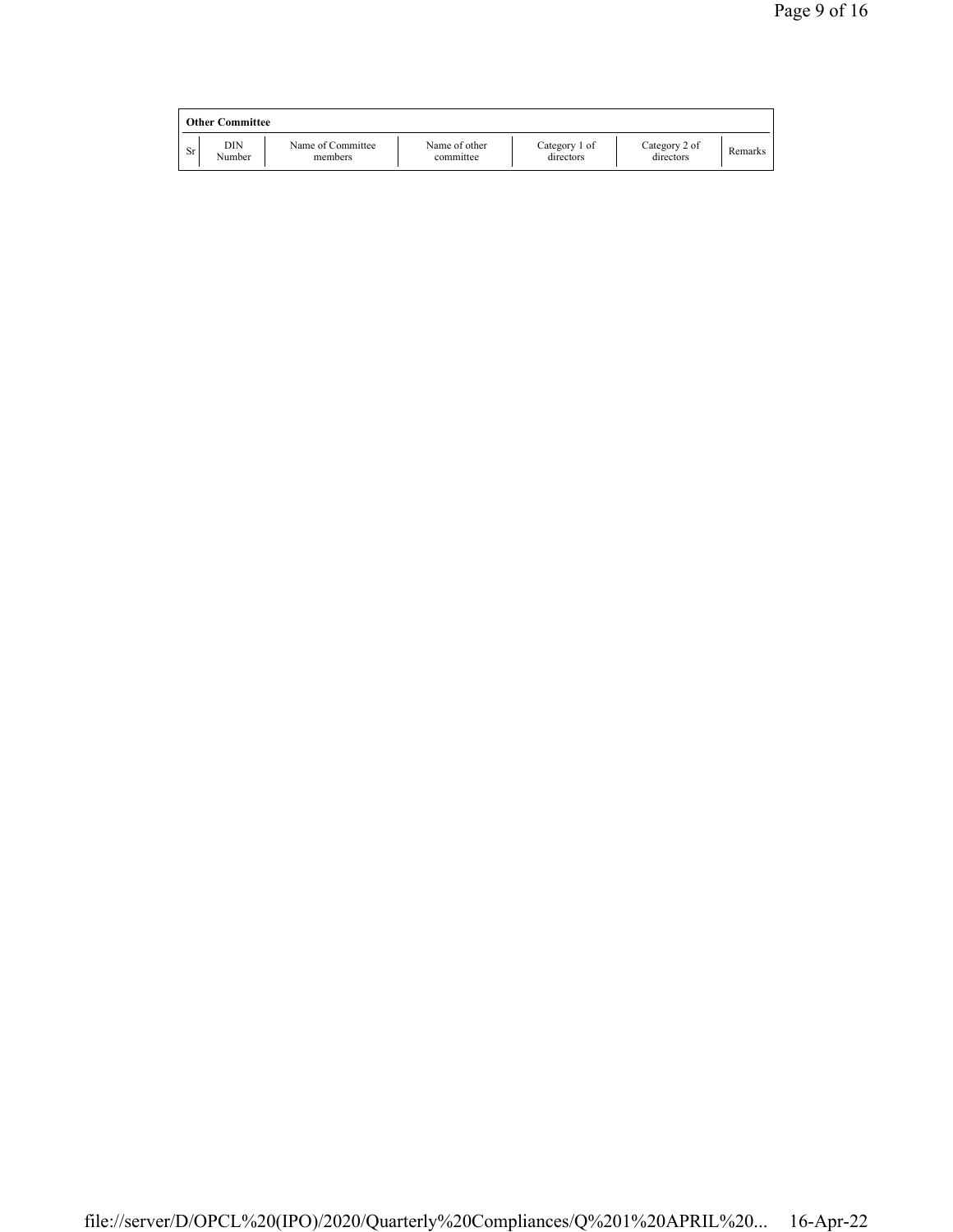|                | <b>Annexure 1</b>                                                 |                                                                     |                                                                      |                                       |                                                     |                                           |                                                           |  |  |
|----------------|-------------------------------------------------------------------|---------------------------------------------------------------------|----------------------------------------------------------------------|---------------------------------------|-----------------------------------------------------|-------------------------------------------|-----------------------------------------------------------|--|--|
|                | <b>Annexure 1</b>                                                 |                                                                     |                                                                      |                                       |                                                     |                                           |                                                           |  |  |
|                | <b>III. Meeting of Board of Directors</b>                         |                                                                     |                                                                      |                                       |                                                     |                                           |                                                           |  |  |
|                |                                                                   | Disclosure of notes on meeting of<br>board of directors explanatory |                                                                      |                                       |                                                     |                                           |                                                           |  |  |
| <b>Sr</b>      | $Date(s)$ of<br>meeting (if<br>any) in the<br>previous<br>quarter | $Date(s)$ of<br>meeting (if<br>any) in the<br>current quarter       | Maximum gap<br>between any two<br>consecutive (in<br>number of days) | Notes for<br>not<br>providing<br>Date | Whether<br>requirement of<br>Quorum met<br>(Yes/No) | Number of<br><b>Directors</b><br>present* | No. of Independent<br>Directors attending<br>the meeting* |  |  |
|                | 06-01-2020                                                        |                                                                     |                                                                      |                                       | Yes                                                 | 3                                         | 3                                                         |  |  |
| $\overline{2}$ | 05-02-2020                                                        |                                                                     | 29                                                                   |                                       | Yes                                                 | 3                                         | 3                                                         |  |  |
| 3              | 06-03-2020                                                        |                                                                     | 29                                                                   |                                       | Yes                                                 | 3                                         | 3                                                         |  |  |
| 4              |                                                                   | 22-06-2020                                                          | 107                                                                  |                                       | Yes                                                 | 3                                         | 3                                                         |  |  |
| 5              |                                                                   | 29-06-2020                                                          | 6                                                                    |                                       | Yes                                                 | 3                                         | 3                                                         |  |  |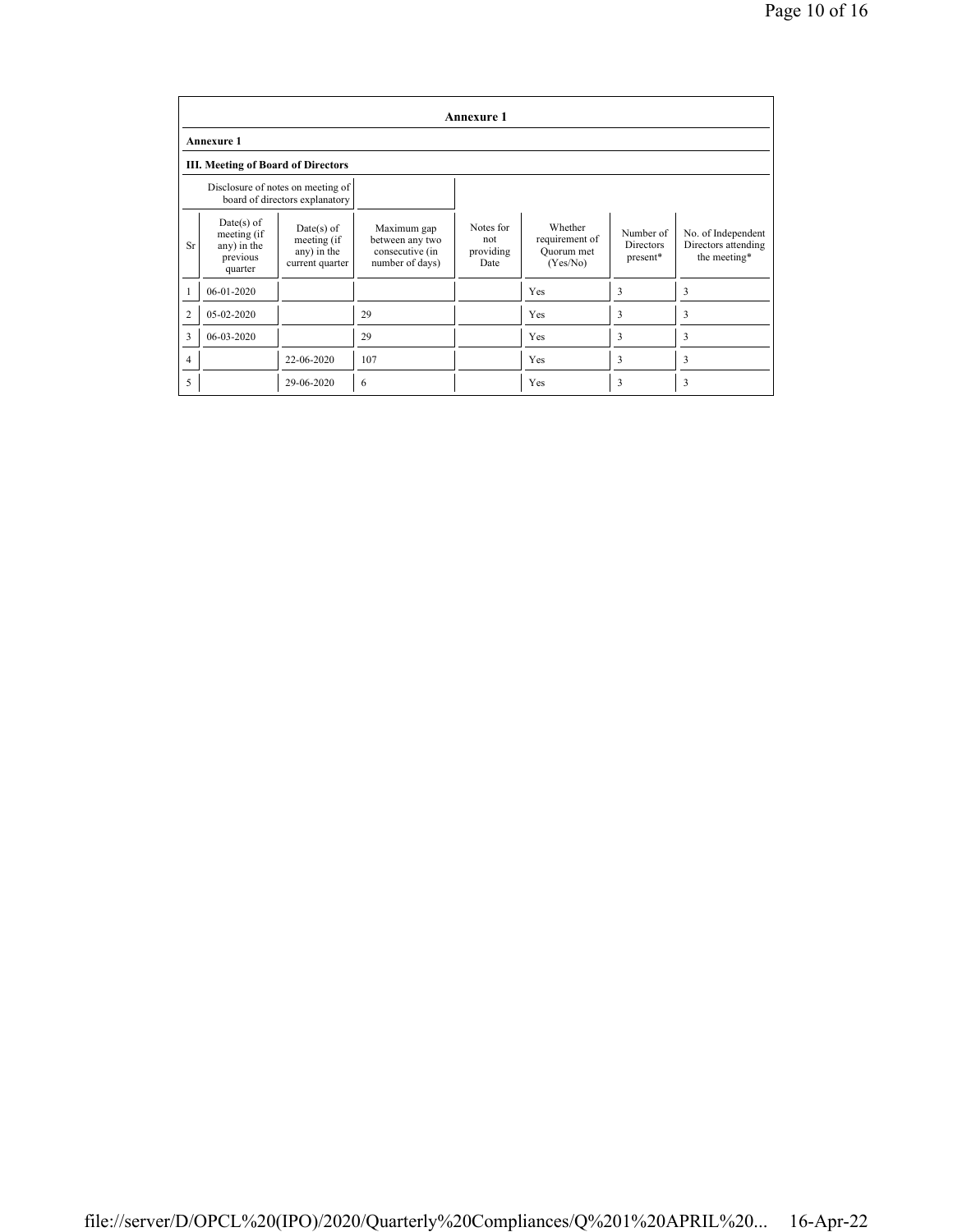|                | <b>Annexure 1</b>                                |                                                                                                                  |                                                                            |                               |                                       |                                                          |                                              |                                                                        |  |
|----------------|--------------------------------------------------|------------------------------------------------------------------------------------------------------------------|----------------------------------------------------------------------------|-------------------------------|---------------------------------------|----------------------------------------------------------|----------------------------------------------|------------------------------------------------------------------------|--|
|                | <b>IV. Meeting of Committees</b>                 |                                                                                                                  |                                                                            |                               |                                       |                                                          |                                              |                                                                        |  |
|                |                                                  |                                                                                                                  |                                                                            |                               |                                       | Disclosure of notes on meeting of committees explanatory |                                              |                                                                        |  |
| Sr             | Name of<br>Committee                             | $Date(s)$ of meeting<br>(Enter dates of<br>Previous quarter<br>and Current quarter<br>in chronological<br>order) | Maximum gap<br>between any<br>two<br>consecutive (in<br>number of<br>days) | Name of<br>other<br>committee | Reson for<br>not<br>providing<br>date | Whether<br>requirement<br>of Quorum<br>met (Yes/No)      | Number<br>of<br><b>Directors</b><br>present* | No. of<br>Independent<br><b>Directors</b><br>attending the<br>meeting* |  |
| $\mathbf{1}$   | Audit<br>Committee                               | 27-01-2020                                                                                                       |                                                                            |                               |                                       | Yes                                                      | 3                                            | 3                                                                      |  |
| $\overline{c}$ | Nomination<br>and<br>remuneration<br>committee   | 27-01-2020                                                                                                       |                                                                            |                               |                                       | Yes                                                      | 3                                            | 3                                                                      |  |
| 3              | <b>Stakeholders</b><br>Relationship<br>Committee | 27-01-2020                                                                                                       |                                                                            |                               |                                       | Yes                                                      | 3                                            | 3                                                                      |  |
| $\overline{4}$ | Audit<br>Committee                               | 15-06-2020                                                                                                       | 139                                                                        |                               |                                       | Yes                                                      | 3                                            | 3                                                                      |  |
| 5              | Nomination<br>and<br>remuneration<br>committee   | 15-06-2020                                                                                                       |                                                                            |                               |                                       | Yes                                                      | 3                                            | 3                                                                      |  |
| 6              | <b>Stakeholders</b><br>Relationship<br>Committee | 15-06-2020                                                                                                       |                                                                            |                               |                                       | Yes                                                      | 3                                            | 3                                                                      |  |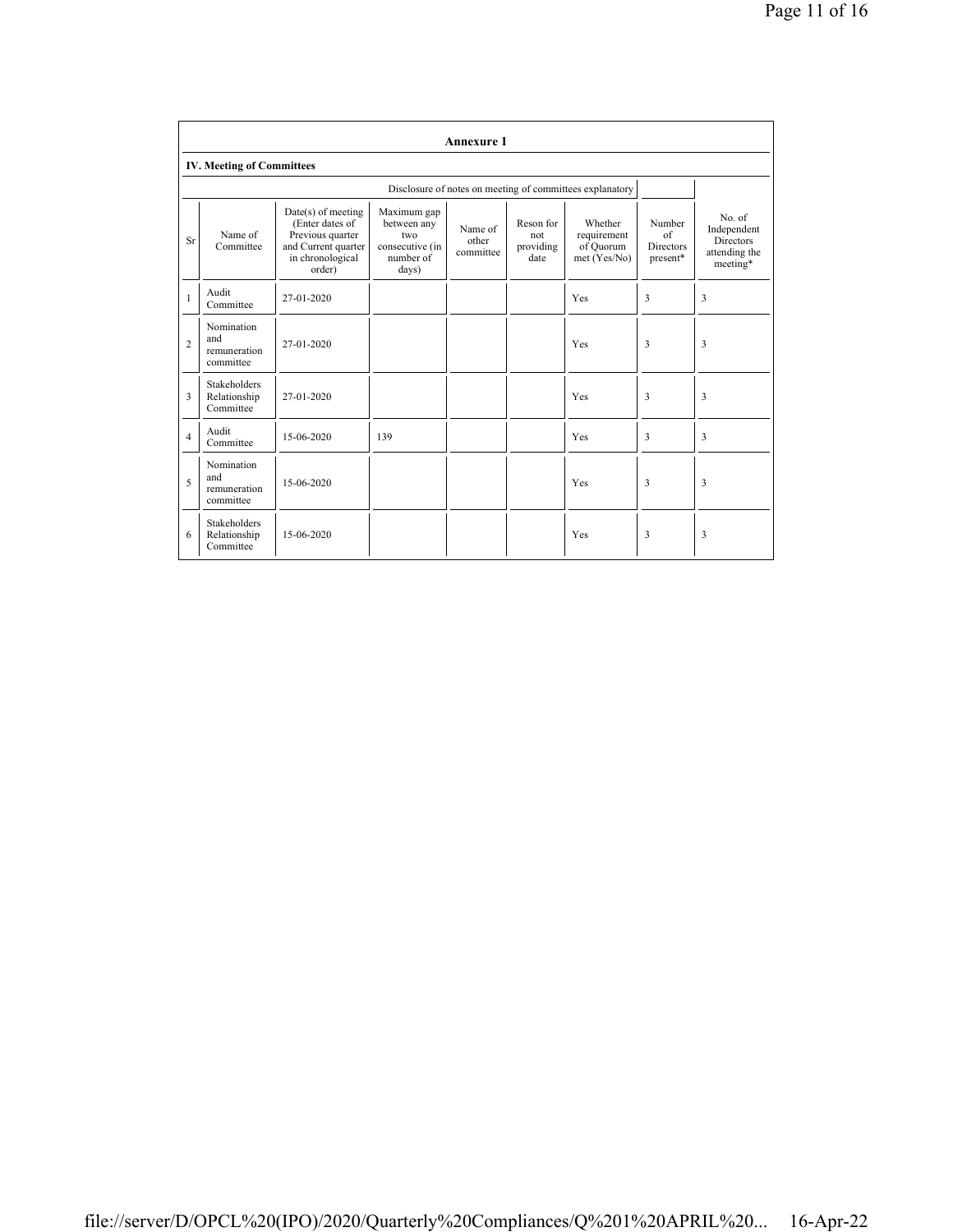|    | Annexure 1                                                                                                |                                  |                                                                    |  |  |  |  |  |
|----|-----------------------------------------------------------------------------------------------------------|----------------------------------|--------------------------------------------------------------------|--|--|--|--|--|
|    | V. Related Party Transactions                                                                             |                                  |                                                                    |  |  |  |  |  |
| Sr | Subject                                                                                                   | Compliance status<br>(Yes/No/NA) | If status is "No" details of non-<br>compliance may be given here. |  |  |  |  |  |
|    | Whether prior approval of audit committee obtained                                                        | Yes                              |                                                                    |  |  |  |  |  |
|    | Whether shareholder approval obtained for material RPT                                                    | NA                               |                                                                    |  |  |  |  |  |
| 3  | Whether details of RPT entered into pursuant to omnibus<br>approval have been reviewed by Audit Committee | Yes                              |                                                                    |  |  |  |  |  |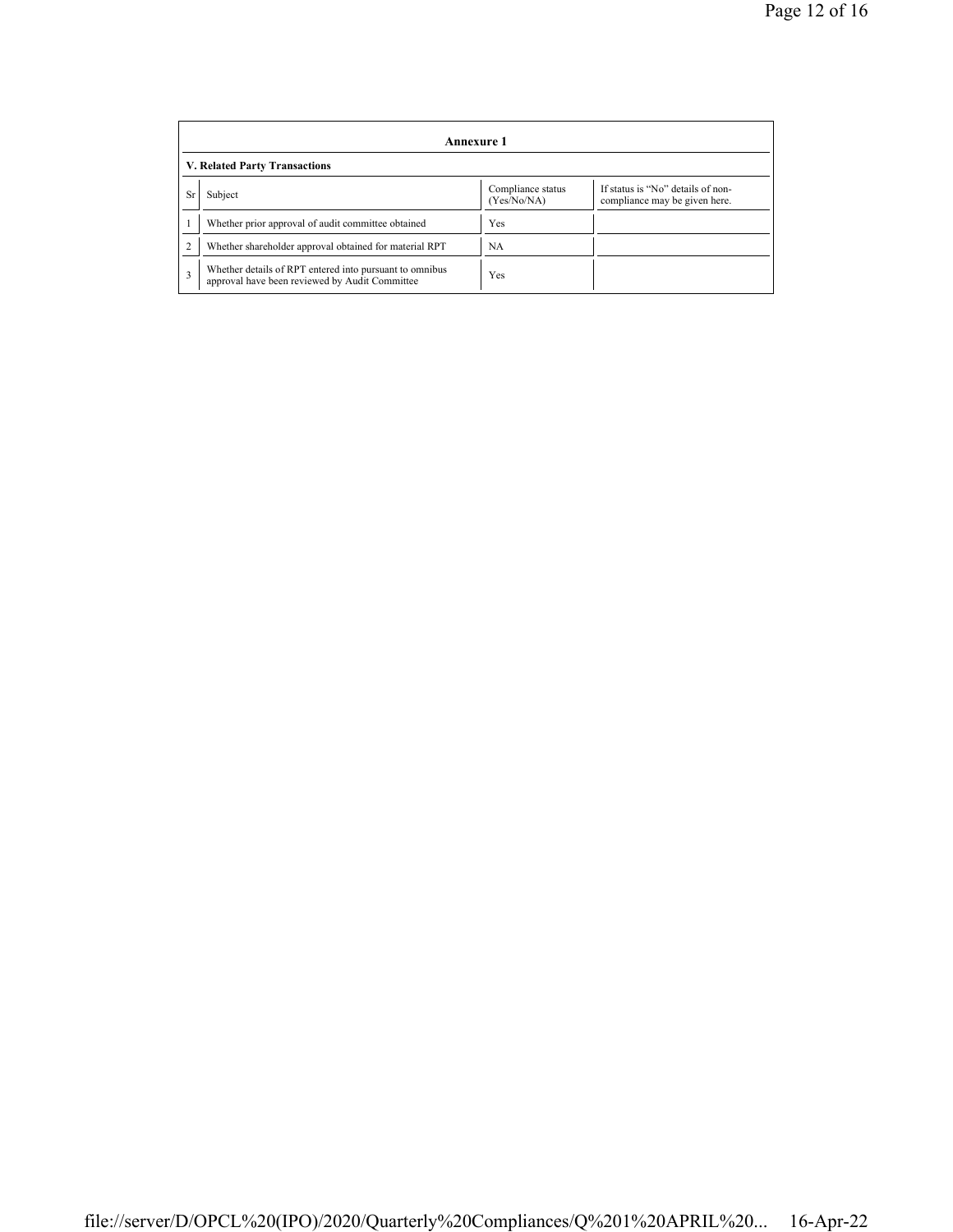| <b>Annexure 1</b>       |                                                                                                                                                                                                                 |                               |  |  |
|-------------------------|-----------------------------------------------------------------------------------------------------------------------------------------------------------------------------------------------------------------|-------------------------------|--|--|
| <b>VI. Affirmations</b> |                                                                                                                                                                                                                 |                               |  |  |
| <b>Sr</b>               | Subject                                                                                                                                                                                                         | Compliance status<br>(Yes/No) |  |  |
|                         | The composition of Board of Directors is in terms of SEBI (Listing obligations and disclosure requirements)<br>Regulations, 2015                                                                                | Yes                           |  |  |
| $\mathfrak{D}$          | The composition of the following committees is in terms of SEBI(Listing obligations and disclosure<br>requirements) Regulations, 2015 a. Audit Committee                                                        | <b>Yes</b>                    |  |  |
| 3                       | The composition of the following committees is in terms of SEBI(Listing obligations and disclosure<br>requirements) Regulations, 2015. b. Nomination & remuneration committee                                   | Yes                           |  |  |
| $\overline{4}$          | The composition of the following committees is in terms of SEBI(Listing obligations and disclosure<br>requirements) Regulations, 2015. c. Stakeholders relationship committee                                   | Yes                           |  |  |
| 5                       | The composition of the following committees is in terms of SEBI(Listing obligations and disclosure<br>requirements) Regulations, 2015. d. Risk management committee (applicable to the top 500 listed entities) | <b>NA</b>                     |  |  |
| 6                       | The committee members have been made aware of their powers, role and responsibilities as specified in SEBI<br>(Listing obligations and disclosure requirements) Regulations, 2015.                              | Yes                           |  |  |
| $\overline{7}$          | The meetings of the board of directors and the above committees have been conducted in the manner as<br>specified in SEBI (Listing obligations and disclosure requirements) Regulations, 2015.                  | Yes                           |  |  |
| 8                       | This report and/or the report submitted in the previous quarter has been placed before Board of Directors.                                                                                                      | Yes                           |  |  |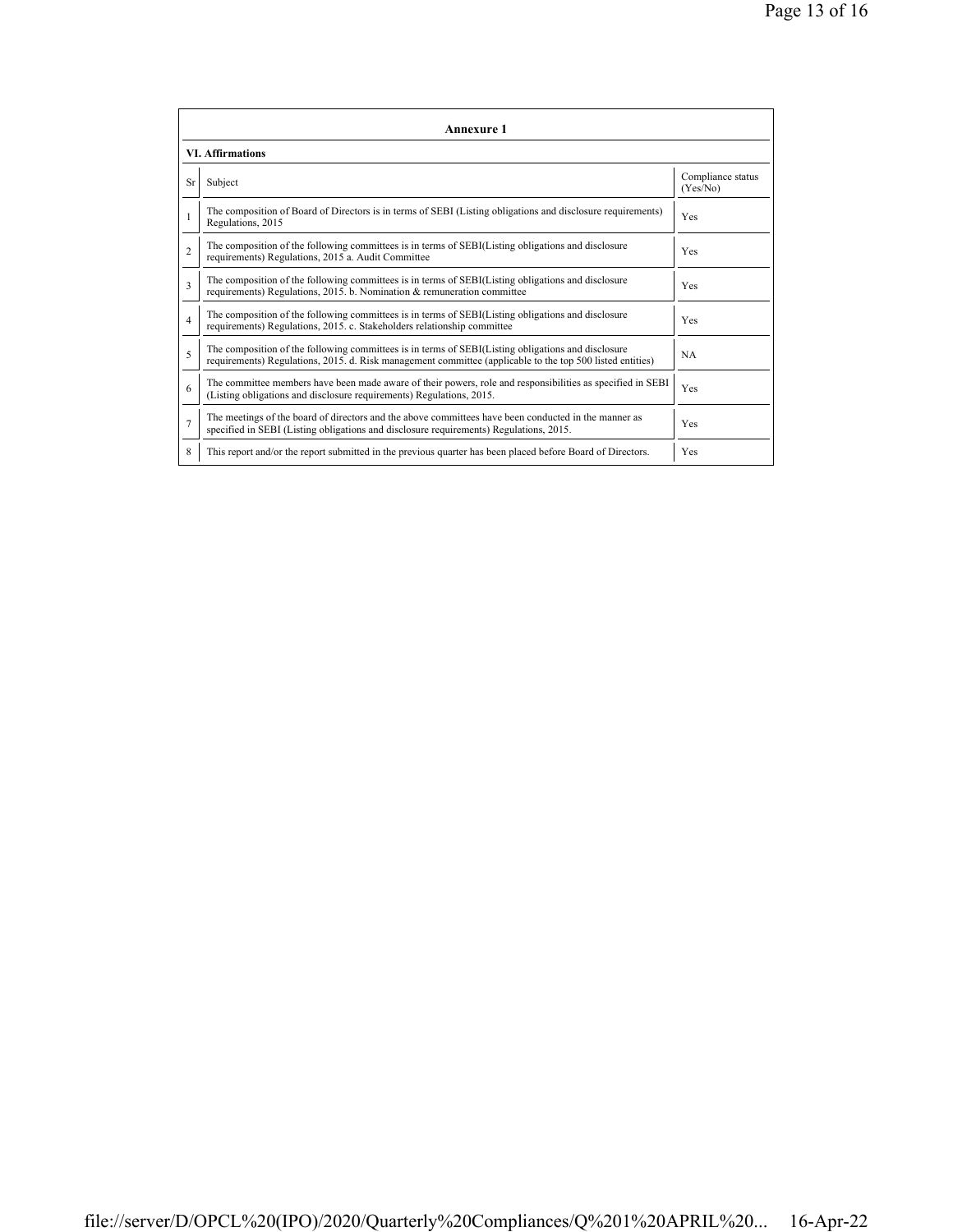| Annexure 1 |                   |                    |  |
|------------|-------------------|--------------------|--|
| <b>Sr</b>  | Subject           | Compliance status  |  |
|            | Name of signatory | OM PRAKASH AGARWAL |  |
|            | Designation       | Managing Director  |  |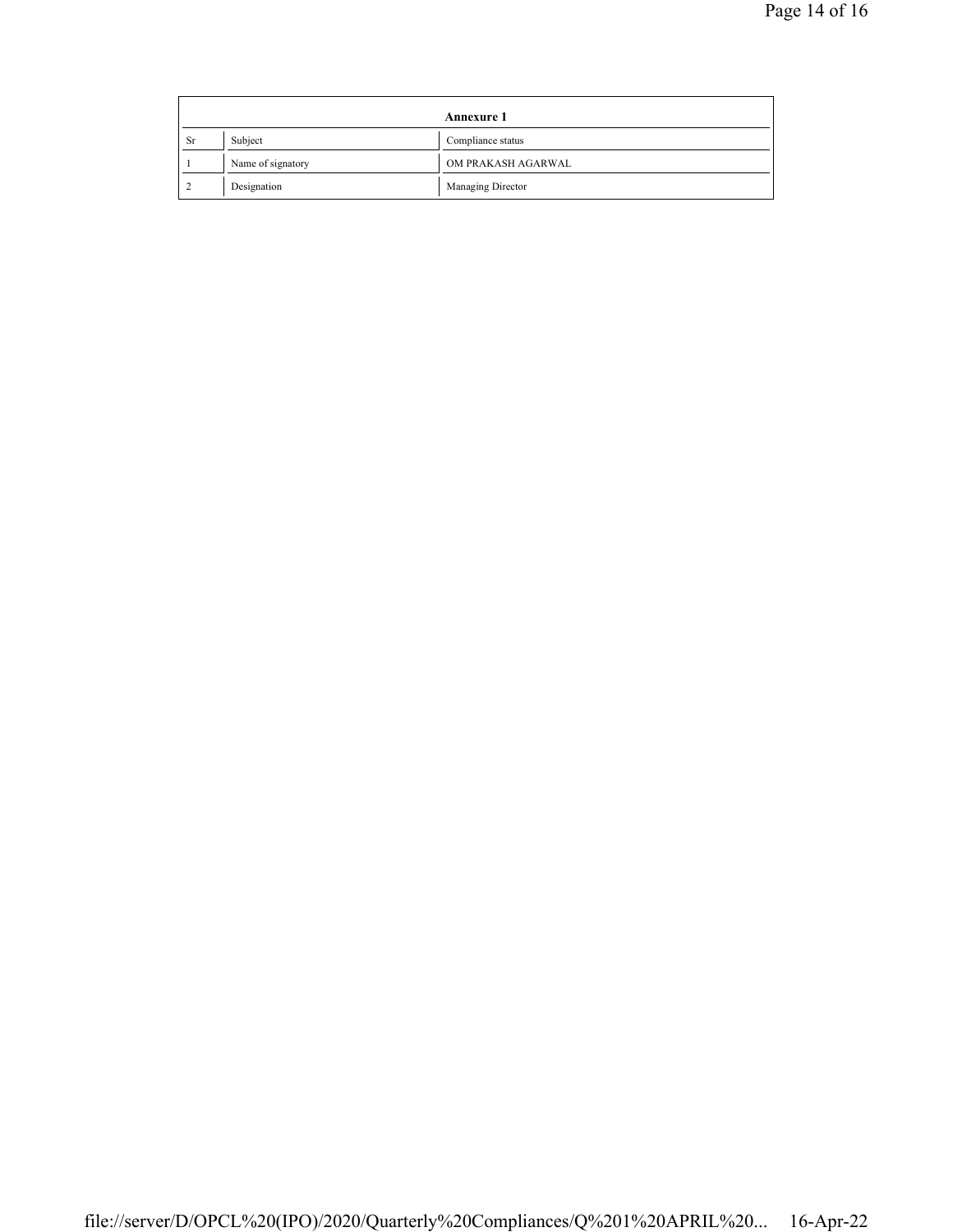| <b>Signatory Details</b> |                    |  |
|--------------------------|--------------------|--|
| Name of signatory        | OM PRAKASH AGARWAL |  |
| Designation of person    | Managing Director  |  |
| Place                    | <b>AGRA</b>        |  |
| Date                     | 30-06-2020         |  |